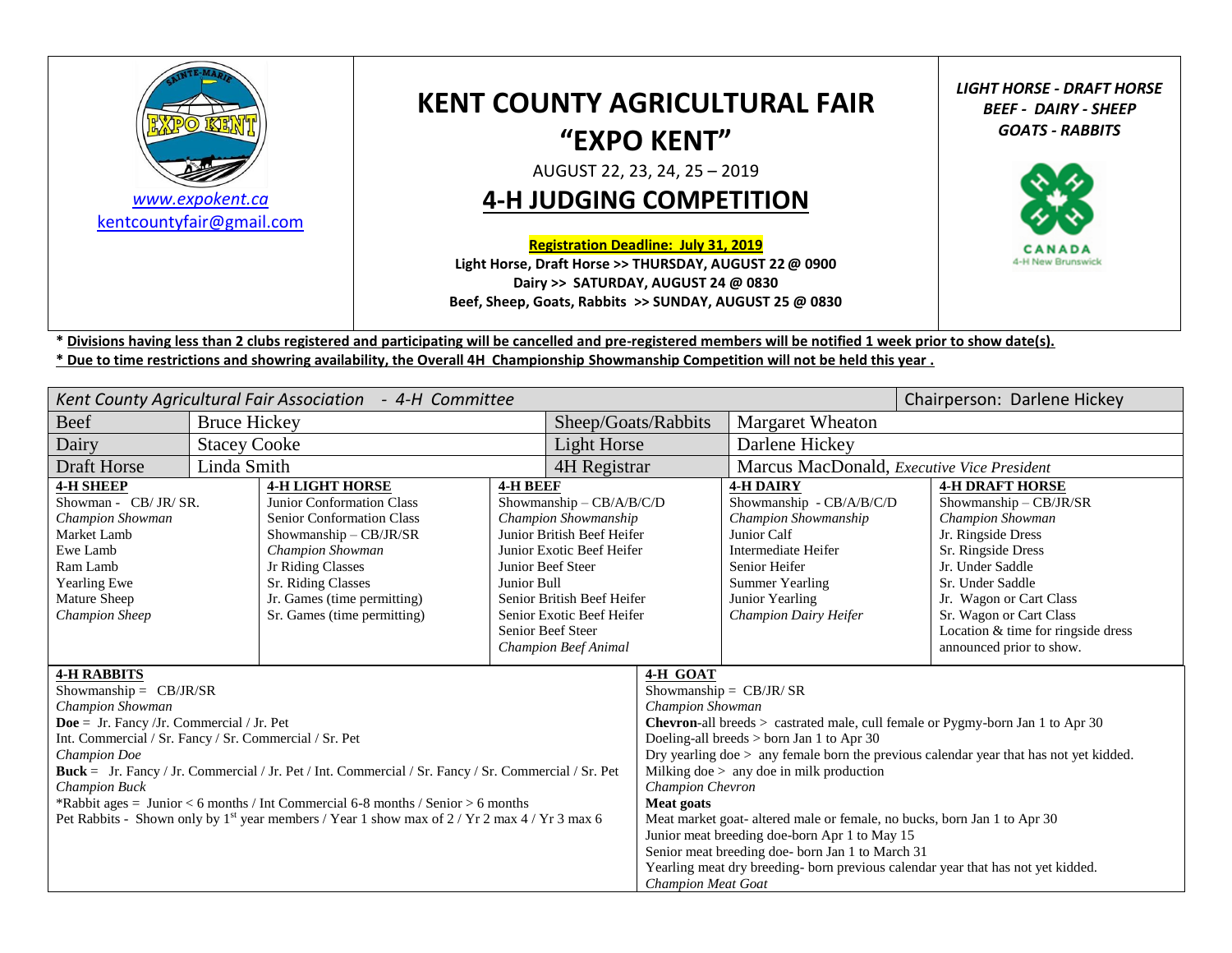#### **4-H AWARDS**

| <b>CHAMPION BEEF SHOWMAN</b>        | Lawrence Hicks Memorial Award        |
|-------------------------------------|--------------------------------------|
| <b>CHAMPION BEEF ANIMAL</b>         | Justa Little Farm - McKees Mills, NB |
| <b>CHAMPION DAIRY SHOWMAN</b>       | Gregory MacDonald Memorial Award     |
| <b>CHAMPION DAIRY HEIFER</b>        | Moncton Holstein Club                |
| <b>CHAMPION SHEEP SHOWMAN</b>       | Henry Hickey Memorial Trophy         |
| <b>CHAMPION SHEEP</b>               | Kenneth Biggs Memorial Trophy        |
| <b>CHAMPION DRAFT HORSE SHOWMAN</b> | <b>Breau Family Percherons</b>       |
| <b>CHAMPION LIGHT HORSE SHOWMAN</b> | <b>Bill MacDonald Memorial Award</b> |
| <b>HIGH POINT RABBITS</b>           | Expo Kent Board of Directors         |
| HIGH POINT GOATS                    | Expo Kent Board of Directors         |

## *4-H SHOW REGULATIONS*

## 1. 4-H members with their livestock must be on Fair Grounds by:

- 4H Light Horse / 4H Draft Horse **0830 Thursday, August 22 2019**
- 4H Dairy **0830 Saturday, August 24 2019**
- 4H Beef, 4H Sheep, 4H Goats, 4H Rabbits **0800 Sunday, August 25 2019**
- Upon arrival members must checkin in and ensure class entries are correct at the Expo Kent Livestock Office
- **2.** 4-H Classes are open to Beef, Dairy, Sheep, Goats, Rabbits, Draft Horse & Light Horse within New Brunswick . 4-H members from outside of NB are eligible so long as family is registered within the open livestock shows (Cattle, Sheep & Draft Horse). **\*\* Minimum of 2 Clubs must participate per Division, otherwise classes will be cancelled.**
- 3. Members must be in good standing with their club & have already achieved in the 2019 4-H year.
- 4. Only 4-H members competing in the show are eligible for free admission on their show day Thursday Aug 22<sup>nd</sup>, Saturday Aug 23<sup>rd</sup> and Sunday, Members must show their 4-H crest upon arrival with their livestock entry at exhibitor's entrance. An additional day pass will be available to the one parent or guardian accompanying 4H member(s) who are under the age of 16 that are transporting their livestock. This does not apply to those already entered in the open show.
- 5. A 4-H member entering any 4-H class, including showmanship, must show his or her own 4-H project animal. An exception will be made if competing in more than one class and both animals compete in championship classes, therefore that animal may then be shown by another 4-H member.
- 6. Members are to register and verify animal space prior to unloading livestock by first visiting the livestock office. \*See Map
- 7. 4-H members registered in the open show must follow the rules & regulations of the Kent County Agricultural Fair regarding open classes, entry deadlines and show requirements must be met. Members are also encouraged to promote 4H while exhibiting, 4-H décor with green & white, club signs, 4H emblems etc. \*4-H livestock displays, not competing in open show may only display animals for the week if barn space is available. Please make note on 4-H entry forms if wanting a 4-H display and Executive VP will advise 4H Committee who will confirm with club leader/parent 2 weeks prior to Fair.
- 8. Members are to abide by the Provincial 4-H Show rules regarding ages, class divisions and proper dress. All members are required to wear a 4-H emblem

| - - - - - - - - - - -   |         |         |         |         |                 |         |        |        |                  |  |  |  |
|-------------------------|---------|---------|---------|---------|-----------------|---------|--------|--------|------------------|--|--|--|
| l st                    | 2nd     | 3rd     | 4th     | 5th     | 6 <sup>th</sup> | 7th     | 8th    | 9th    | $10^{\text{th}}$ |  |  |  |
| \$30.00                 | \$25.00 | \$20.00 | \$18.00 | \$15.00 | \$12.00         | \$10.00 | \$8.00 | \$6.00 | \$6.00           |  |  |  |
| \$ Prize Money – Rabbit |         |         |         |         |                 |         |        |        |                  |  |  |  |
| l st                    | 2nd     | 3rd     | 4th     | 5th     | 6 <sup>tn</sup> | 7th     | 8th    | 9th    | 10 <sup>th</sup> |  |  |  |
| \$10.00                 | \$8.00  | \$6.00  | \$5.00  | \$4.00  | \$4.00          | \$4.00  | \$4.00 | \$4.00 | \$4.00           |  |  |  |

#### **\$ Prize Money - Cattle, Sheep, Goats, Draft Horse, Light Horse**